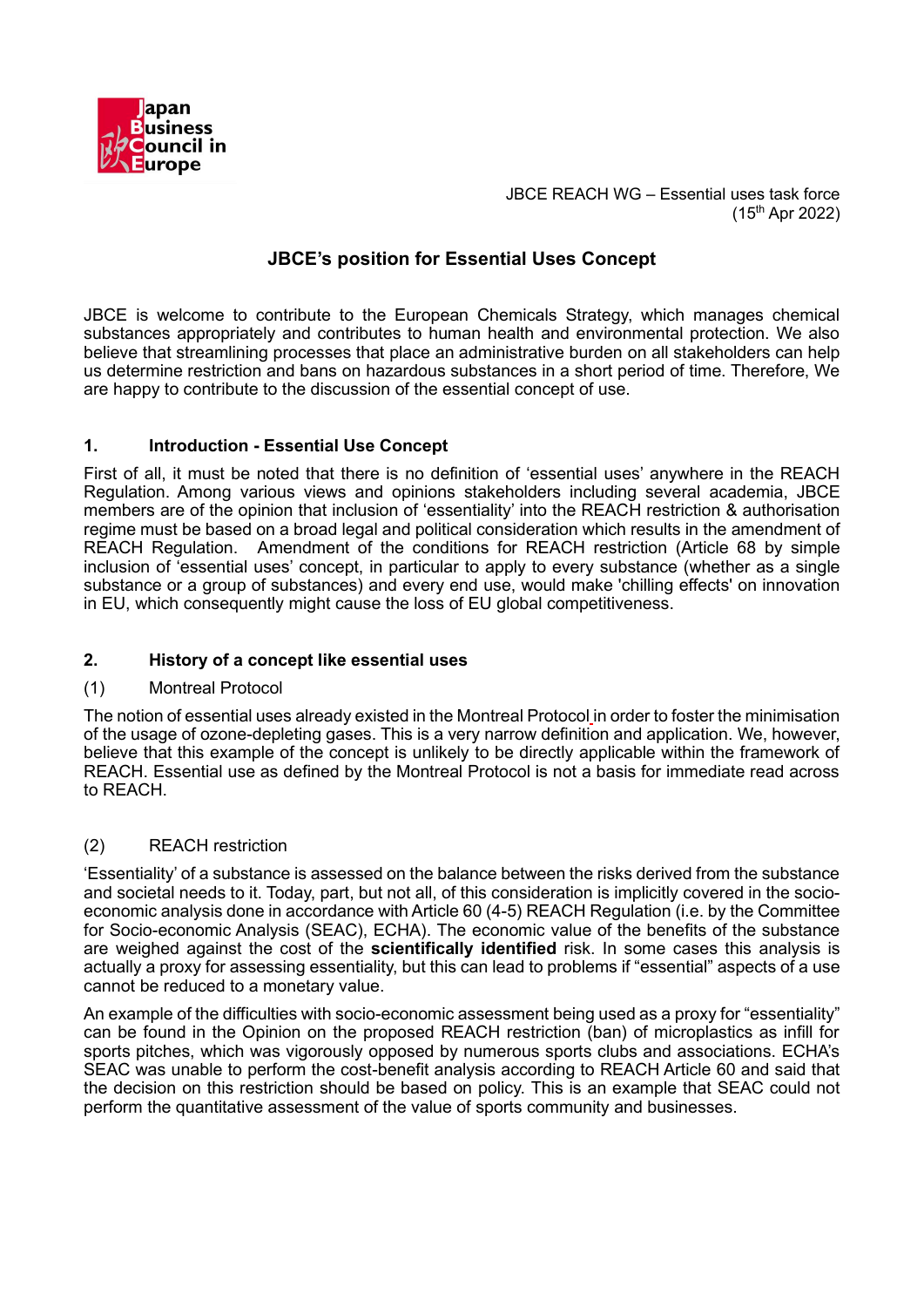

### **3. Challenges for the use of the essential use concept**

As mentioned above, purposes and goals of Montreal Protocol and REACH Regulation are different - climate action and management of chemicals –, and an easy and simple transfer of a concept from one regime to the different regime would surely hamper the future development of new products and new technologies. (The substances targeted by the Montreal Protocol also only had a limited range of uses and the risk was well-defined.)

According to the Montreal Protocol, the essentiality is recognised only if (1) it is necessary for '*human health, safety or is critical for the functioning of society (encompassing cultural and intellectual aspects)*', and (2) there are no available technically and economically feasible alternatives or substitutes that are acceptable from the standpoint of environment and health. It might be easy to identify the purpose of protection of human lives, however 'functioning of society' can depend on what kind of society the EU would like to be. For example, we understand that fluoroelastomers (e.g. for fuel hoses, O-rings and sealing used in harsh conditions) and fluoroplastics (e.g. for wire and cable in industrial equipment and E&E products) are required to automobiles functioning to comply with the emission regulation as well as running safe on the road in the future traffic environment with electric vehicles. How would the essentiality be applied to this case? Would road safety be considered 'protection of human safety', or a critical part of the functioning of society?

In light of the on-going discussion on the grouping approach under REACH revision, the essential uses concept and application would also be another challenge, in particular when 'grouping of substances' can be made in different manners: grouping by chemical structure, by uses or by hazard classification. If the essential use concept and assessment would be applicable to the group of substances, it must clearly be stated how the Dossier Submitters and the relevant authorities guarantee the same level of assessment to each grouping of substances.

#### **4. Decision-making process under the essential uses assessment: What degree on decisions be taken on the basis of pre-defined essentiality criteria, or case-by-case assessment still needed? Who will be accountable after all?**

JBCE believes that the essential use discussion should take place only after the risk of a substance (or a category of substances) is identified based on sound science as defined under REACH Regulation. It is not appropriate on the basis of mere hazard considerations and before a serious risk has been identified. It can be said that the consideration of 'essentiality', in other words, consideration of balance among hazard, risks and societal needs, is already included in REACH authorisation and restriction. If the European Commission wishes to add another layer 'essential uses' into those regimes, it would require rather substantial changes to REACH authorisation and restriction.

Despite the above concerns, in case the EU will go ahead with setting up the concept and criteria, we are of the opinion that it should primarily be addressed and used under REACH Regulation in terms of 'essentiality' assessment of substances to produce products (if not one product, numerous products). Who will be the evaluators and the decision-makers are to be identified, and these can be different depending on the essential uses procedures which the EU will set up. If the assessment will be a part of socio-economic assessment which is required for a REACH restriction proposal under Article 68, it will be SEAC or other ECHA body where necessary or available. If ECHA would not like to take up this task, the actual implementation should then be made by the accountable decisionmaker, which consists of, for example, the European Commission, the Members of European Parliament and/or the Council of the European Union.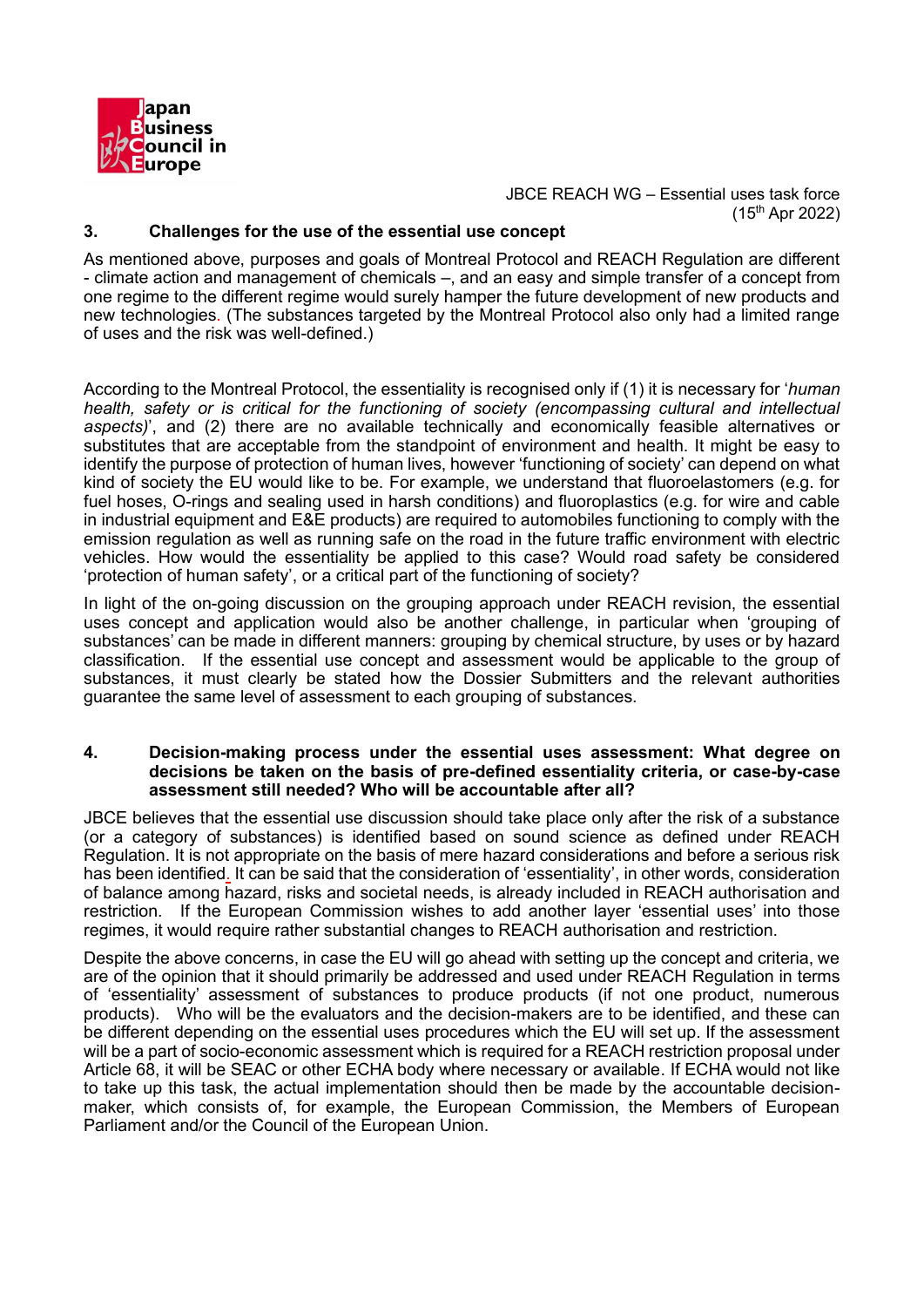

JBCE REACH WG – Essential uses task force (15 th Apr 2022) **5. Aspects that you would consider important to investigate during the development of**

### (1) Generic Risk Assessment

**an essential use concept** 

When implemented alongside so-called "generic risk assessments", which are in essence simplistic hazard-based bans, the "essential use" concept might prevent case-by-case assessment of essentiality of substances for certain (most probably only "known" uses) and certain substances or groups of substances could not be used at all in the future, even if extremely low exposure to human and the environment is identified, just because of assessment and restriction.

### (2) Intellectual property rights – inventions and innovation

At the beginning of a development, both speed and the protection of intellectual property, the latter including the definition of the development goal itself, are extremely important for the inventor. In deciding where to develop products, inventors and entrepreneurs consider where the development can be done speedily without publicising the product idea early, endangering patent rights or disclosing an inventor's plans prematurely. Any public discussion of the potential essentiality of a truly innovative product would take time and resources, disclose the idea prematurely and in most cases also lead to an initial verdict of "not essential". Thus, any inventor with an idea that might require the use of a hazardous substance, even at extremely low risk level, would be strongly motivated to conduct the development outside the EU, for example in Japan, China, the US or now also the UK. As a result, EU consumers would get useful and "essential" products much later and EU industry would likely never catch up to non-EU competition.

In addition, the present perspective cannot provide a definition of essentiality valid forever. Consider the development of mobile phones, in which European manufacturers played a key role. Back in the 1970s, we would have considered mobile phones an interesting idea from science fiction, but by no means "essential", as we all lived perfectly well without them. Even thirty years ago, still not many people used or needed mobile phones; they were expensive and there were other viable means of communication, such as public phones and landlines. Now, how many people will claim "mobile phones are not essential"? They will be "not essential" to very few, but definitely "essential" to most people. Certainly, they are essential to the current functioning of society. A static definition of "essentiality" would lead to a static society. It would also have to be mentioned that introduction of this 'essential uses' concept and implementation should not hinder the future development of a new substance and a new application of the existing substances.

#### (3) Definition of 'most harmful substances'

During the Essential Use Workshop held on 3rd March 2022, there were many refences to the term "most harmful substances" many times. Although the background document defines it as "*Most harmful substances are defined in the Chemicals Strategy for Sustainability as chemicals that cause cancers, gene mutations, affect the reproductive or the endocrine system, or are persistent and bioaccumulative; chemicals affecting the immune, neurological or respiratory systems and chemicals toxic to a specific organ*", we see several challenges to incorporate it into the REACH framework to implement it in Authorisation and Restriction.

• Substances to be regulated under Annex XIV REACH (Authorisation) have to be identified as carcinogenic 1A or 1B, mutagenic 1A or 1B, toxic to reproduction 1A or 1B, PBT, vPvB, endocrine disruptive and/or having equivalent level of concern to PBT or vPvB. This identification process is defined according to well established scientific criteria.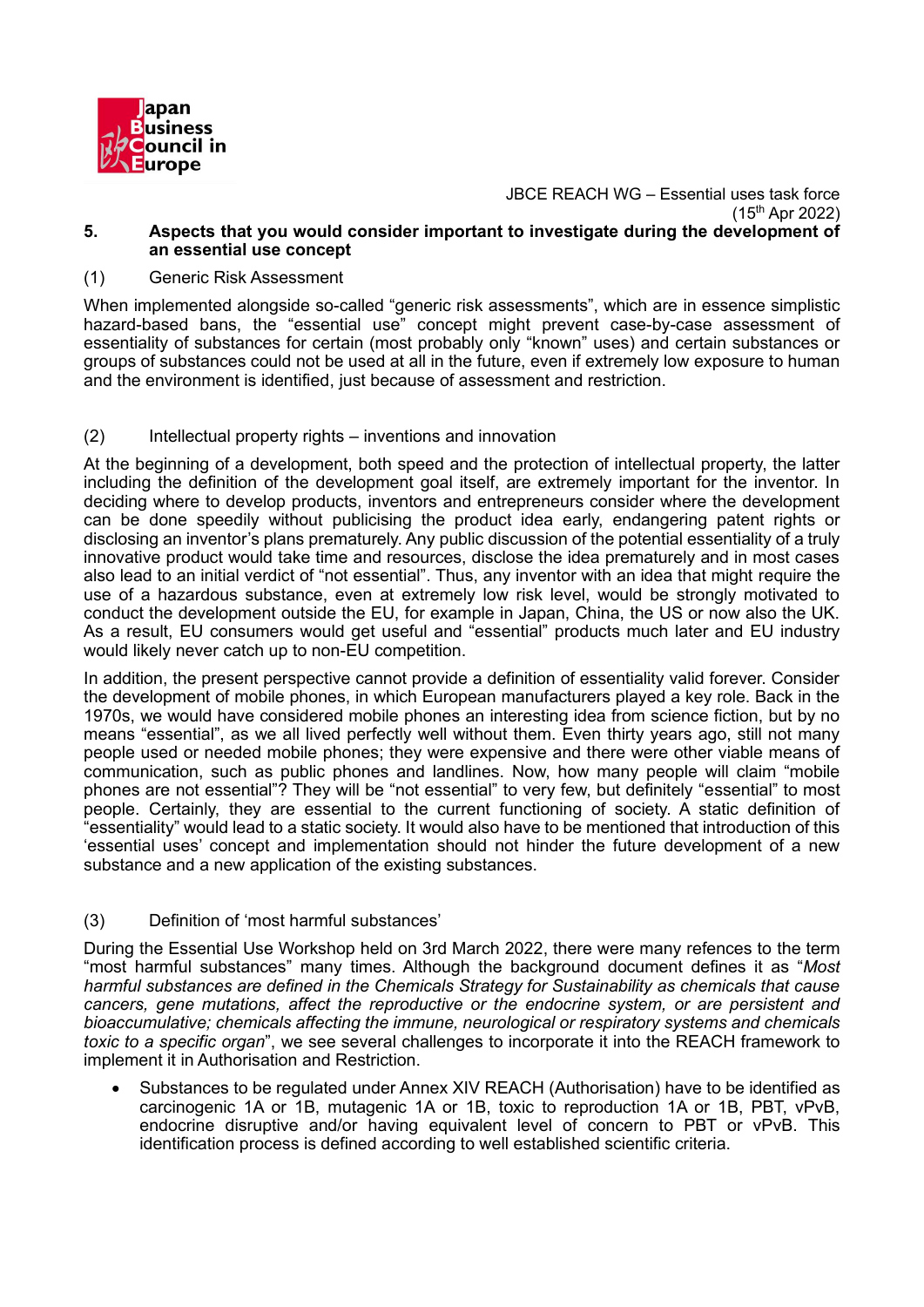

- UN GHS and EU CLP have certain criteria to identify CMR properties, effects on respiratory system and toxicity to specific targeted organs (STOT). Although UN GHS and EU CLP do not have specific classes flagging endocrine disruptors (ED) immunotoxicants and neurotoxicants, they already provide the tools to flag these hazards, R or STOT classification for EDs and STOT classification to immunotoxicants and neurotoxicants. However, there is no scientific defined criteria as to what "most harmful substances" are. This term needs to be clearly defined and agreed on by the scientific community and all stakeholders before being implemented into any EU or international chemical classification.
- The meaning of "most harmful substances" is entirely unclear. Which hazards, which thresholds? Does it mean some arbitrary "toxin of the month"?

As we have seen, setting up a criterion in the CLP and REACH Regulations take time, because it should involve scientific discussion by experts and the criteria and guidance must be clear and agreed on by relevant stakeholders.



## (4) Role of "Safe use of chemicals"

JBCE noticed that many workshop participants asked about the role of 'safe use of chemicals' in the Authorisation and Restriction procedures, with the essential use concept, to decide on derogation to use of chemicals.

We noted that some European Commission officials apparently think that "essential use" and "safe use of chemicals" are unrelated. Indeed, discussing the essentiality of substances to produce a certain product and assessing safe use of chemicals at the production site require different expertise; the former requires technical expertise in the functionality of materials for specific products, while the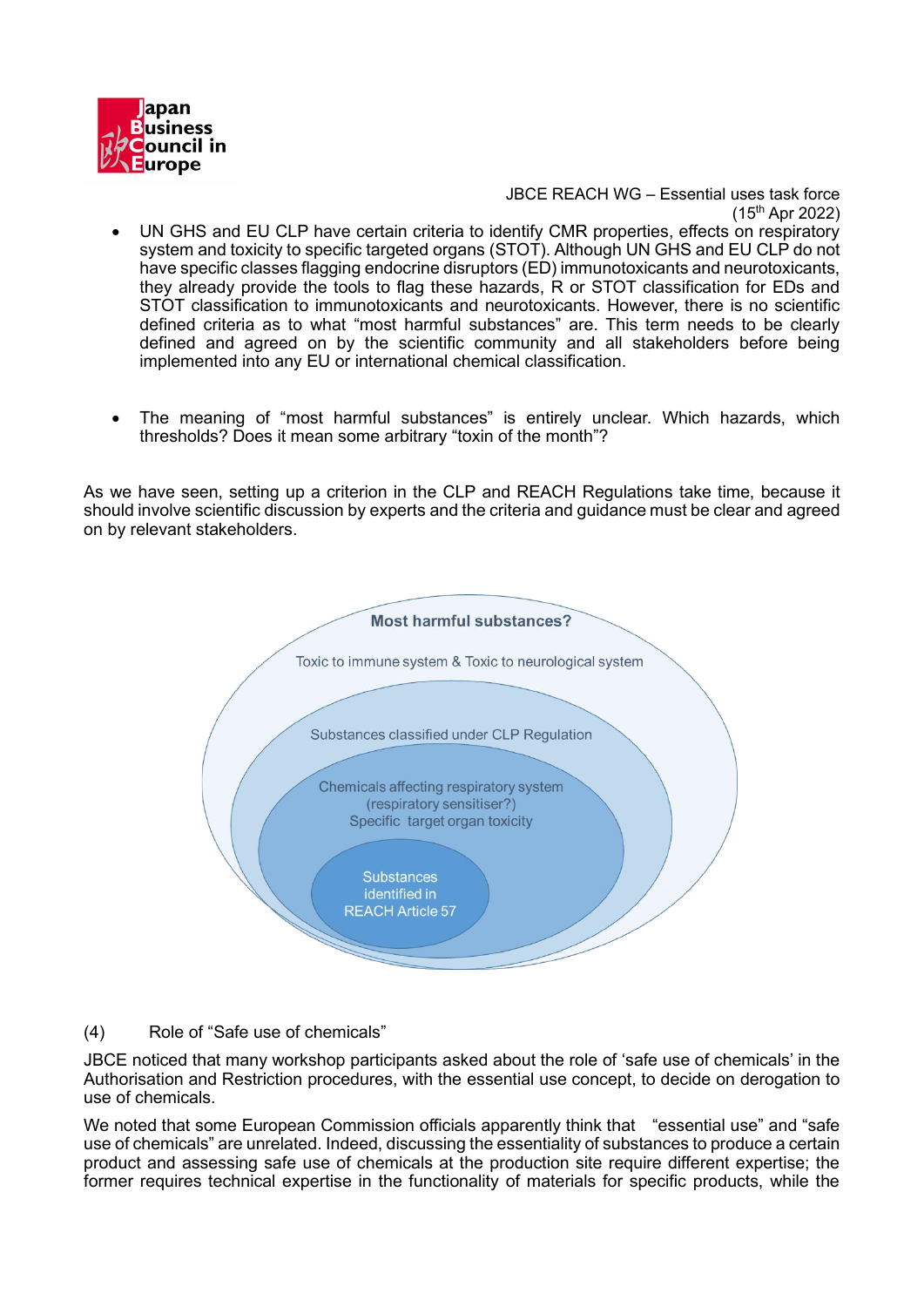

latter assesses the risks to workers and downstream users. However, in our view, safe use of chemicals should substantially be considered in the assessment of application for authorisation and of derogation proposals in restriction dossiers. Particularly, Article 68 of REACH Regulation has the condition, "an unacceptable risk to human health and the environment", therefore it is logical to give a weight to "safe use of chemicals".

### (5) Definition of "End use of chemicals"

This aspect was not discussed in the background document, but attracted attention from the participants during the workshop. JBCE would like to reflect our thoughts and questions as follows.

This term was explained by using the example of "roller-coasters", in which the presenter said "the concept would assess not the societal need of roller-coaster, but the essentiality of a (hazardous) substance for the safe operation of the roller-coasters". What was said is clear, but we suspect that still some important considerations are missing in this statement.

For example, a hazard-classified substance ("substance A") is used to produce a coating material. This coating material ("material A") is used to protect materials ("material B") of materials consisting products ("material C"), such as roller-coaster and spinner at funfair, personal protection aid (PPA) for professionals, or cars, because the substance A provides durability, resistance to corrosive chemicals for products as technical function. The first question is "what is the end use here?": the coating material, for production of which the substance A is used ("material A"), the coating material for certain material ("material B"), or the coating material ("material C") for certain final products (e.g., rollercoaster, spinner, PPA, car and so on)? Depending on the cases that the essentiality is assessed for, the impact of the assessment results would vary significantly.

If the assessment is applied to the coating material ("material A") and results in "non- essential", then that coating material ("material A") would be regulated and could not be used for any final products mentioned above. If the assessment is made on each product ("material C") and results in "non-essential for roller-coaster and spinner" but "essential for PPA for professional use", then the use for roller-coaster and spinner would be regulated, but at least use for PPA for professional would be derogated.

It is not a very special case that the function fulfilled by a substance used at the part level, especially in complex articles, may or may not meet the criteria of essentiality, depending on the final application.

If this 'end-use' concept should play a role in the essential use regime, we would like to ask the Commission to define it the well and to give a clear guidance to all the stakeholders.

#### **6. Ideas on criteria or definitions that might help to decide whether a use might or not be essential**

In order to indicate how complicated the discussion and the concept could be, JBCE would like to indicate factors to be considered to determine the 'essentiality' of a chemical compound and end applications in the Chemical Strategy for Sustainability (CSS).

There are several open options in the future criteria and methodologies. For example, we could propose the process as follows:

The assessment of essential uses from the perspective of chemicals may take place following a decision tree in three main, consecutive steps: (1) establishing whether unacceptable risks are associated with the chemical substance, (2) assessing the essentiality of the chemical substance for the final product and, (3) assessing the essentiality of the final product for society.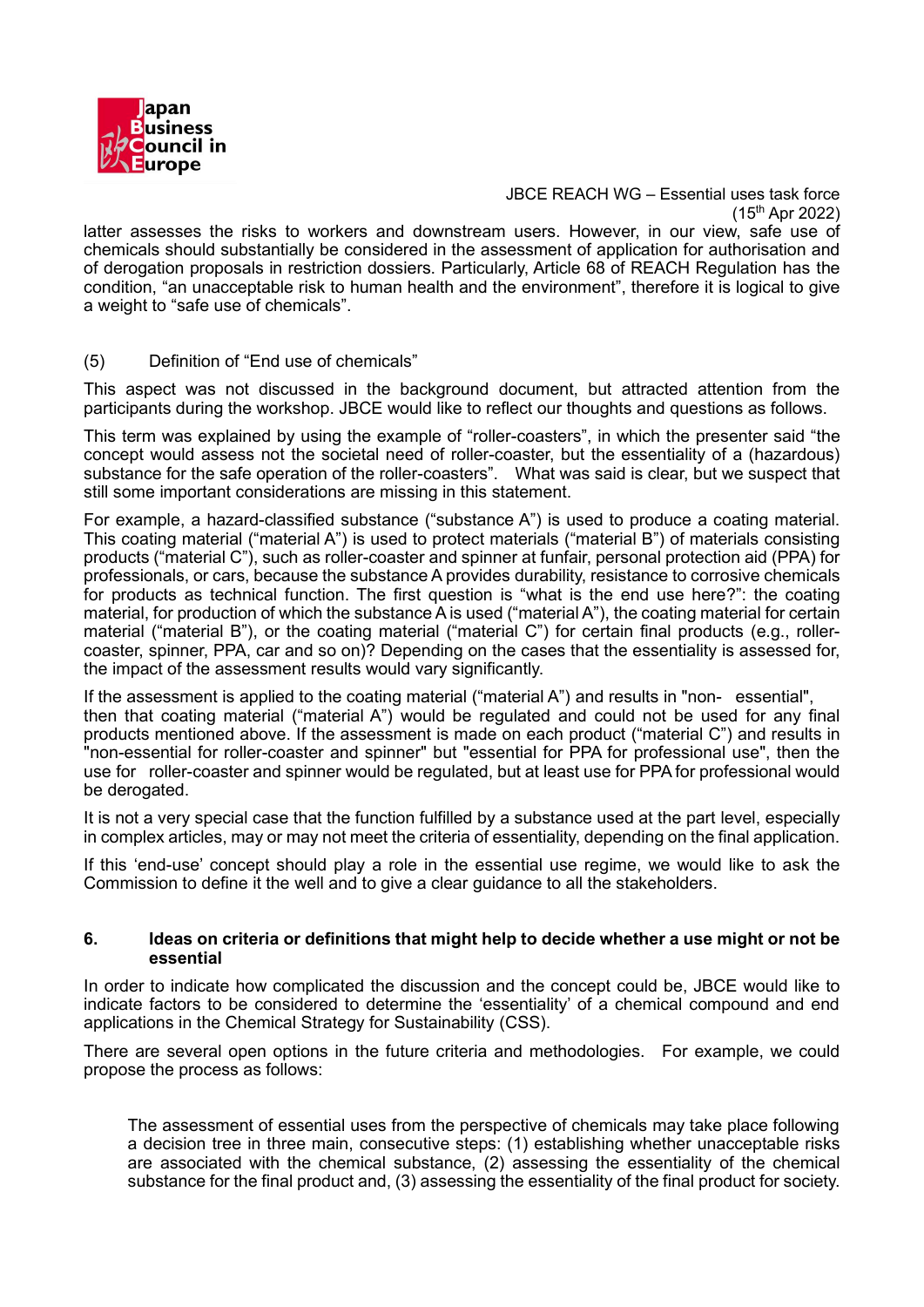

JBCE REACH WG – Essential uses task force (15 th Apr 2022) This following proposal is based on the assumption that ECHA will include the consideration of 'essential uses' in authorisation and restriction processes, but can also be applied by different decision-making bodies as mentioned above.

It seems appropriate to operate with a list of questions, rather than pre-established lists of sectors or criteria.

Step 1: Risks associated with the chemical substance

- What is the hazard profile of the substance?
- Is the substance an SVHC?
- Is the substance already regulated under other EU frameworks?
- Has the substance already been assessed under REACH (e.g. evaluation or RMOA)?
- What is the level of exposure to the substance along the life cycle?
- Are there risk management measures already in place?

ECHA RAC may identify an unacceptable risk associated with the chemical substance, based on the above criteria. In that case, the assessment process should continue with Step 2 and Step 3, so as to establish whether the chemical substance or the product(s) it is used in should be deemed essential and should therefore benefit from a derogation. If RAC cannot identify or demonstrate any unacceptable risks connected to the chemical, the substance should be considered out of scope for a restriction for further essential uses assessment.

Step 2: Criticality of the chemical for the product (non-exhaustive list)

- Whether or not the safety of users of a product as well as workers who are at the production site of a product can be ensured without the substance.
- Whether or not resource efficiency would be achieved without the substance;
- Whether or not energy efficiency would be achieved without the substance.
- Whether or not there are available alternatives and/or are alternative technologies to produce a product without the substance, with an expected favourable impact on human health and/or the environment.
- Whether or not a product is reliable in performance without the substance.
- Whether or not durable and sustainable products can be produced and placed on the market without the substance; and

Should ECHA take up the responsibility, RAC and SEAC should evaluate whether the chemical substance is critical for the product(s) it is employed for and whether viable alternatives exist; availability of alternatives should also be considered whether or not the 'viable alternatives' are available in the EU, in order to secure the supply of the said alternatives and be independent from external factors (e.g. restrictions to sources based on sanctions, trade wars, export ban by the exporting country, etc.). The assessment process may take into consideration the future Safe and Sustainable-by-Design criteria, as well as the ecological profile methodology. The latter would demonstrate the cost-benefit ratio of using a substance in a product, based on a holistic assessment. If the substance is critical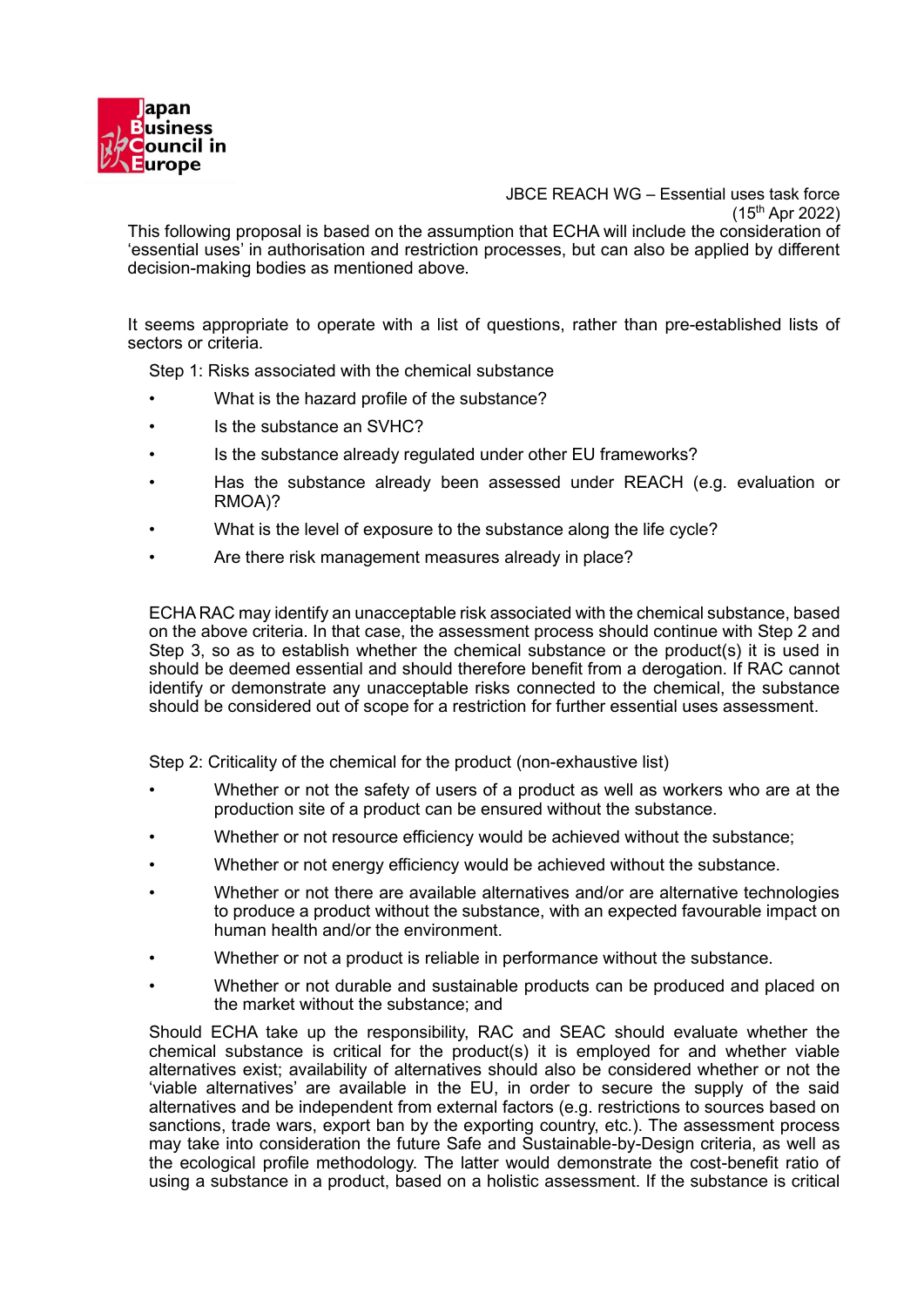

JBCE REACH WG – Essential uses task force (15 th Apr 2022) and no viable alternatives are available, step 3 of the assessment should begin. Step 3 should be under the responsibility of a dedicated multi-stakeholder committee complementary to RAC and SEAC.

Step 3:

For cases where essentiality of uses are being considered, it will be important to define a process that involves all stakeholders and truly considers all effects of a potential ban, both direct and indirect. Below a non-exhaustive list of criteria JBCE would consider as critical when assessing application that require the use of a substance that has undergone the aforementioned assessment (Steps 1 and 2):

- Impact of the application on sustainable development which includes consideration on climate neutrality, circular economy, energy supply and energy efficiency.
- Health and disease controls, including but not limited food and water supply and quality.
- Innovation in a broad sense, with a focus on major sectors linked to policy priorities such as the future EU implementation of the Green Deal and Digitalisation.
- impact on the EU industrial autonomy and the potential increase of its dependence to non-EU countries.

Another option is that a simpler 'ranking' system is set up for the essential uses assessment for the above Step 2 and/or Step 3. Based on the elements mentioned above, essential uses assessment methodology should be developed. The methodology should be simpler (but not too simple) and enable experts and decision-makers (whoever they are) to categorise substances and uses of the substances for products in three different ways: low, medium and high (essentiality). This categorisation could also define the degree of burden of proof on industry or any stakeholders; for example, the uses categorised 'high' do not require intensive assessment with lots of data and justifications by industry, while defence of the uses categorised as 'low' would need case-by-case studies and more quantitative (when impossible, qualitative) data which are to be assessed by experts and decision-makers.

## **7. Legislative process to set up 'essential uses' in the EU**

In JBCE's view, it would not be appropriate to leave the development of such a broad concept to such a small and specialised group as CARACAL. The concept of 'essentiality' will be a subjective discussion, not objective, therefore it should be a policy or even a broad societal discussion, and that would be far beyond the remit of Competent Authorities for REACH and CLP: "What is essential to you might not be essential to me". What is essential to the EU might not be essential to Japan – because we are living in a world of diversity and views can be – or should be – diverse. Resulting differences in the interpretation of 'essentiality' could lead to dispute and risk the essential use concept being considered as a technical barrier to trade.

In any case, JBCE would support the inclusion of 'essential uses' in the REACH revision, if the essential uses concept must be included in EU legislation. This is because the revision of REACH will be discussed and voted on by the Members of the European Parliament and the Council, who will be accountable for any legally binding decision in the future.